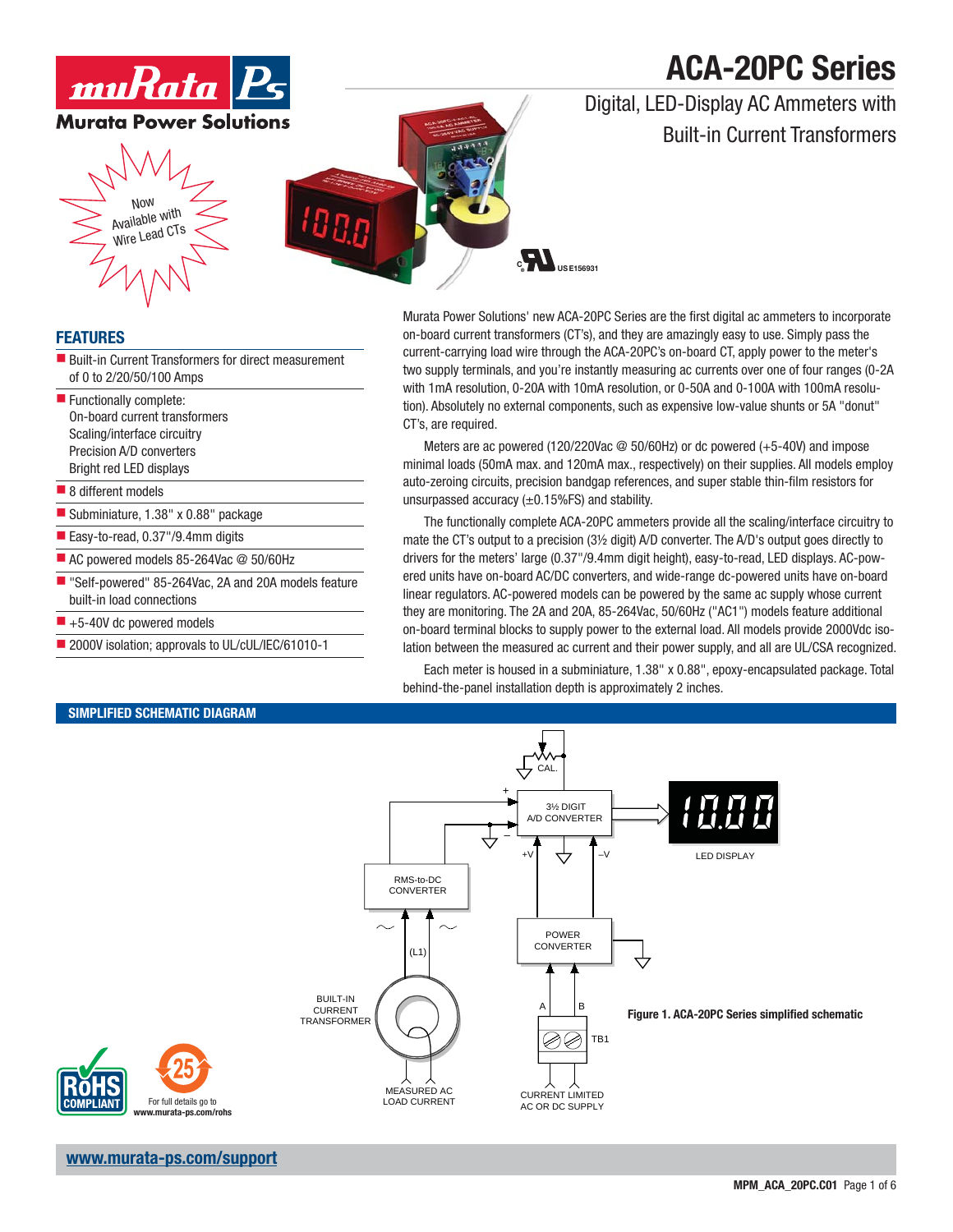## muRata B Murata Power Solutions

# **ACA-20PC Series**

## **Performance/Functional Specifications**

| Typical at T $A = +25^{\circ}$ C, unless otherwise noted. $\circled$ |
|----------------------------------------------------------------------|
|----------------------------------------------------------------------|

| Full-Scale Current (45-450Hz) 2                                                                            | Min.                                                                | Typ.                             | Max.        | <b>Units</b> |  |
|------------------------------------------------------------------------------------------------------------|---------------------------------------------------------------------|----------------------------------|-------------|--------------|--|
| ACA-20PC-1-XXX-XX                                                                                          |                                                                     |                                  | 1.999       | Amps         |  |
| ACA-20PC-2-XXX-XX 3                                                                                        |                                                                     |                                  | 19.99       | Amps         |  |
| ACA-20PC-3-XXX-XX                                                                                          |                                                                     |                                  | 50.0        | Amps         |  |
| ACA-20PC-4-XXX-XX                                                                                          |                                                                     |                                  | 100.0       | Amps         |  |
| DMS-30798-C                                                                                                |                                                                     |                                  | 30.0        | Amps         |  |
| <b>Overcurrent Rating 2</b>                                                                                | 1.5 x rated full-scale current                                      |                                  |             |              |  |
| <b>Performance</b>                                                                                         |                                                                     |                                  |             |              |  |
| <b>Sampling Rate</b>                                                                                       | 2.5 reading per second                                              |                                  |             |              |  |
| <b>Accuracy</b> 2                                                                                          | $\pm$ 0.15%FS $\pm$ 6 Counts                                        |                                  |             |              |  |
| <b>Measurement Type</b>                                                                                    | Sine wave input, full-wave averaging,<br>rms calibrated             |                                  |             |              |  |
| <b>Temperature Drift</b> $(0 = +60^{\circ}C)$                                                              |                                                                     | $\pm 0.2$                        | ±0.4        | $C$ nts/°C   |  |
| <b>Zero Reading (Vin = 0 Volts)</b>                                                                        | " $-001"$                                                           | "000"                            | "001"       | Counts       |  |
| <b>Dielectric Withstanding Voltage</b>                                                                     | 2000                                                                |                                  |             | Vdc          |  |
| UL/IEC61010-1                                                                                              | Measurement category II                                             |                                  |             |              |  |
| <b>Power Supply Voltage 5</b>                                                                              |                                                                     |                                  |             |              |  |
| ACA-20PC-X-AC1-RL (47-99Hz)                                                                                | 85                                                                  | 120                              | 264         | Vac          |  |
| ACA-20PC-X-DC1-RL                                                                                          | $+4.75$                                                             |                                  | +40         | Vdc          |  |
| <b>Power Supply Current 4</b>                                                                              |                                                                     |                                  |             |              |  |
| ACA-20PC-X-AC1-RL (47-99Hz)                                                                                | $\overline{\phantom{0}}$                                            | 30                               | 50          | mA           |  |
| ACA-20PC-X-DC1-RL                                                                                          |                                                                     | $+8$                             | $+12$       | mAdc         |  |
| <b>Power Supply Terminal Block</b>                                                                         |                                                                     |                                  |             |              |  |
| ACA-20PC-1-AC1-RL and ACA-20PC-2-AC1-RL<br>(2A and 20A ac-powered models with 4-position terminal blocks): |                                                                     |                                  |             |              |  |
| <b>Wire Size and Type</b>                                                                                  | 12-20AWG (solid), 14-20AWG (stranded)                               |                                  |             |              |  |
| <b>Insulation Strip Length</b>                                                                             |                                                                     |                                  | 0.25 inches |              |  |
| <b>Screw Tightening Torque</b>                                                                             | 4.4 lb in $(0.5N \cdot m) \pm 20\%$                                 |                                  |             |              |  |
| <b>Maximum Rated Current</b>                                                                               | 20A with 12AWG solid wire; 15A with<br>14AWG solid or stranded wire |                                  |             |              |  |
| <b>Maximum Rated Voltage</b>                                                                               | 630V (VDE 0110-V. Group 2)<br>250V (VDE 0110-V Group 3)             |                                  |             |              |  |
| ACA-20PC-X-XXX-XX<br>(All other ac or dc-powered models with 2-position terminal blocks):                  |                                                                     |                                  |             |              |  |
| <b>Wire Size and Type</b>                                                                                  | 16-24AWG (solid or stranded)                                        |                                  |             |              |  |
| <b>Insulation Strip Length</b>                                                                             | 0.25 inches                                                         |                                  |             |              |  |
| <b>Screw Tightening Torque</b>                                                                             | 2.2 lb·in (0.25 N·m) ±20%                                           |                                  |             |              |  |
| <b>Display</b>                                                                                             |                                                                     |                                  |             |              |  |
| <b>Display Type and Size</b>                                                                               |                                                                     | 31/2 digit, 0.37"/9.4mm high LED |             |              |  |
| <b>Overrange Indication</b>                                                                                | "1                                                                  |                                  |             |              |  |
| <b>Decimal Point</b>                                                                                       | Fixed, model dependent                                              |                                  |             |              |  |
| <b>Physical/Environmental</b>                                                                              |                                                                     |                                  |             |              |  |
| <b>Operating Temperature</b>                                                                               | 0                                                                   |                                  | $+60$       | °C           |  |
| <b>Storage Temperature</b>                                                                                 | $-40$                                                               |                                  | $+75$       | $^{\circ}C$  |  |
| <b>Humidity (non-condensing)</b>                                                                           | 0                                                                   |                                  | 95          | %            |  |

## Digital, LED-Display AC Ammeters with Built-in Current Transformers

| <b>Physical/Environmental</b> |                                                                               |  |  |
|-------------------------------|-------------------------------------------------------------------------------|--|--|
| <b>Case Material</b>          | Polycarbonate                                                                 |  |  |
| <b>Dimensions</b>             | 1.38"W x 0.88"H. Depth is model depen-<br>dent (see mechanical specification) |  |  |
| Weight:                       |                                                                               |  |  |
| ACA-20PC-1-XXX-XX             | 1.1 ounces (31 grams)                                                         |  |  |
| ACA-20PC-2-XXX-XX             | 1.1 ounces (31 grams)                                                         |  |  |
| ACA-20PC-3-XXX-XX             | 1.3 ounces (37 grams)                                                         |  |  |
| ACA-20PC-4-XXX-XX             | 1.5 ounces (43 grams)                                                         |  |  |
| DMS-30798-C                   | 1.0 ounces (28 grams)                                                         |  |  |

➀ The ACA-20PC-1-AC1-RL and ACA-20PC-2-AC1-RL have 4-position on-board terminal blocks. All other models have 2-position terminal blocks.

- ➁ Specifi ed full-scale currents are those passing through the built-in CT's primary(load) circuit, over the frequency of 45-450Hz. The Overcurrent Rating is a continuous rating that applies to the measured ac load current. It does not apply to any circuitry external to the meter. Accuracy is guaranteed to the rated current.
- ➁ For the ACA-20PC-2-AC1-RL, if the load is connected to the meter's on-board 4-position terminal block, the 20A full scale range requires 12AWG solid copper wire on all connections. If 14AWG solid copper wire is used, the current should be limited to 15A. See Figure 3.
- $\circledA$  All specified maximum power supply currents are steady-state values. AC-powered models can draw higher surges at initial turn-on.
- ➄ Maximum reverse polarity protection on "DC1" models is –40Vdc.

### **Ordering Information**



### See www.murata-ps.com/dpm-availability for model-specific availability.

**DMS-30798-C:** 30Amp model with a wire lead CT and "-AC1" power supply specifications. See Mechanical section for dimensions.

**Accessories:** DMS-20-CP Panel cutout punch

A DMS-BZL4-C bezel assembly with sealing gasket is supplied with each ammeter.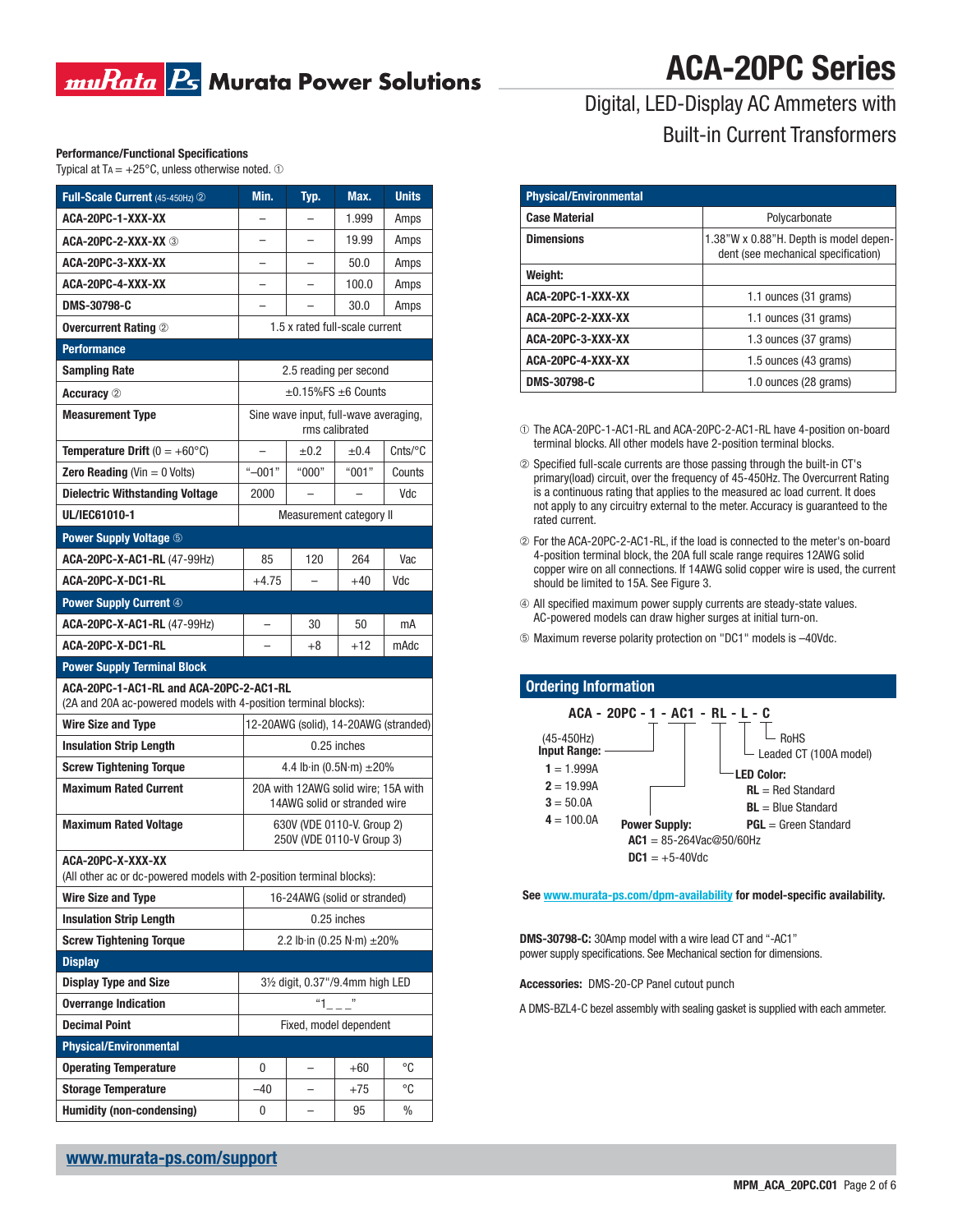# 

# **ACA-20PC Series**

## Digital, LED-Display AC Ammeters with Built-in Current Transformers

**IMPORTANT!** To ensure safe and reliable operation, ACA-20PC ammeters must be installed and serviced by qualified technical personnel. Contact Murata Power Solutions if there is any doubt regarding ammeter installation and/or operation.

- **1. Measurement Type**: ACA-20PC ac ammeters employ a full-waverectified, average responding, rms-calibrated circuit to measure the stepped-down output of their on-board, L1 current transformer (CT) . Stated accuracy specifications are measured using a sine-wave current at or close to the specified full scale input level, at nominal line frequency.
- **2. Calibration**: Periodic recalibration of ACA-20PC ammeters is not required under normal, indoor operating environments. If user calibration is necessary, it should be performed by qualified technical personnel. Calibration is performed with potentially lethal voltages applied to the ACA-20PC and its associated wiring, with the specified full-scale current flowing through the ammeter's built-in current transformer.

 A plastic, fully insulated adjusting tool must be used to access the recessed calibration potentiometer located on the back of the meter (see Mechanical Specifications). Contact Murata Power Solutions if additional information is required regarding calibration, setup, or any other technical issue pertaining to the ACA-20PC.

**3. Wire Gauges and Fusing: Wires specified in the Functional Specifi**cations section must be used for making connections to ACA-20PC Series ammeters. All power-supply and load wiring must be rated for the supply voltages and currents they will conduct and must comply with any code or application-mandated requirements pertaining to the user's specific installation.

 ACA-20PC Series ammeters are not internally fused. Special attention must be paid to ACA-20PC-1-AC1 (0-2A range) and ACA-20PC-2-AC1 (0-20A range) ac-powered models when their built-in auxiliary terminal block connections on TB1 are used to supply power to an external load. The input supply wires connected to both the ammeter and the load must be fused according to the current rating of the wire gauge being used, in accordance with applicable regulatory codes, but not to exceed TB1's maximum 20A rating. If TB1 is not used to supply power to external loads, a 0.25A/250V time delay/time lag fuse must be used.

 ACA-20PC-3-AC1 (0-50A range, ac-powered) and ACA-20PC- 4-AC1 (0-100A, ac-powered) models' TB1 is to be used only for powering the ammeters' internal circuitry; it must not be used to supply power to external loads. The supply wires feeding these models must be fused with a 0.25A time delay/time lag fuse, in accordance with applicable regulatory codes.

Wire insulation must be stripped to within  $\pm 10\%$  of the stated dimensions, and wires should be inserted into TB1 such that their insulation is not pinched by the screw terminal.

**4. AC Supply Polarity and Grounding**: The two ac supply inputs, TB1-A and TB1-B, on ac-powered ammeters are not in themselves polarity sensitive, that is, they have no internal "AC LO" or "AC HI"

**TECHNICAL NOTES**<br>
designations. Also, ac-powered ACA-20PC ammeters do not include or require a connection to earth/chassis ground. However, in many applications, external ac loads which are connected directly to the ACA-20PC's built-in auxiliary terminal blocks must be wired with proper polarity and connected to earth/chassis ground.

- **5. Connector Torque Ratings**: It is important to tighten TB1's screw terminals to their rated torque specifications of 4.4 pound-inches (0.5Nm) for four-terminal ammeters (ACA-20PC-1-AC1-RL and ACA-20PC-2-AC1-RL), and 3.6 pound-inches (0.4Nm) for two-terminal ammeters. Proper tightening will minimize connector losses and ensure safe, reliable operation.
- **6. 100 Amp Model (ACA-20PC-4-XXX)**: This model's built-in current transformer requires a larger panel cutout width dimension. See Mechanical Specifications for more information.
- **7. DC-Powered Models**: DC-powered models draw minimal supply currents and in most applications can be fused according to the supply wire's maximum amperage rating. However, be sure to check and comply with all applicable codes and regulations to ensure proper installation and operation.
- **8. Isolation**: The on-board CT (L1) provides a minimum 2000Vdc isolation between the current-carrying conductor passing through its primary circuit and the ammeter supply voltage connected to TB1. Of course, this isolation rating only applies to applications in which the load wiring (i.e., the wire passing through the CT's center hole) does not connect directly or indirectly to TB1-A or TB1-B.

## **PANEL INSTALLATION**

**All connections to ACA-20PC Series ammeters must be made after the ammeter is securely attached to the panel and with all load and supply voltages de-energized (off).**

Care should be exercised when passing the load-carrying conductor through the meter's built-in CT—particularly when larger-gauge conductors are used. The position of the installed wire should be such that minimal forces are applied to the built-in CT, TB1, or to the ammeter itself. In high-vibration environments, adequate strain reliefs be used for all load and supply wiring.

To ensure a secure panel-mount installation, Murata Power Solutions recommends using the DMS-BZL4 bezel assembly (with sealing gasket) supplied with each ammeter. Also, please note that the ACA-20PC-4-XXX 100A oversize CT requires a larger panel-cutout width of 1.350" (34.3mm). See Mechanical Specifications for detailed cutout and ammeter dimensions.

Following the four-step sequence shown in Figure 2 below—being careful not to apply excessive force or twisting motions—insert the ammeter into the panel opening. When using the DMS-BZL4 bezel assembly, install its sealing gasket so it is positioned between the ammeter's front flange and panel front surface (see Mechanical Specifications). Be sure to use and securely tighten all four screws supplied with the bezel assembly.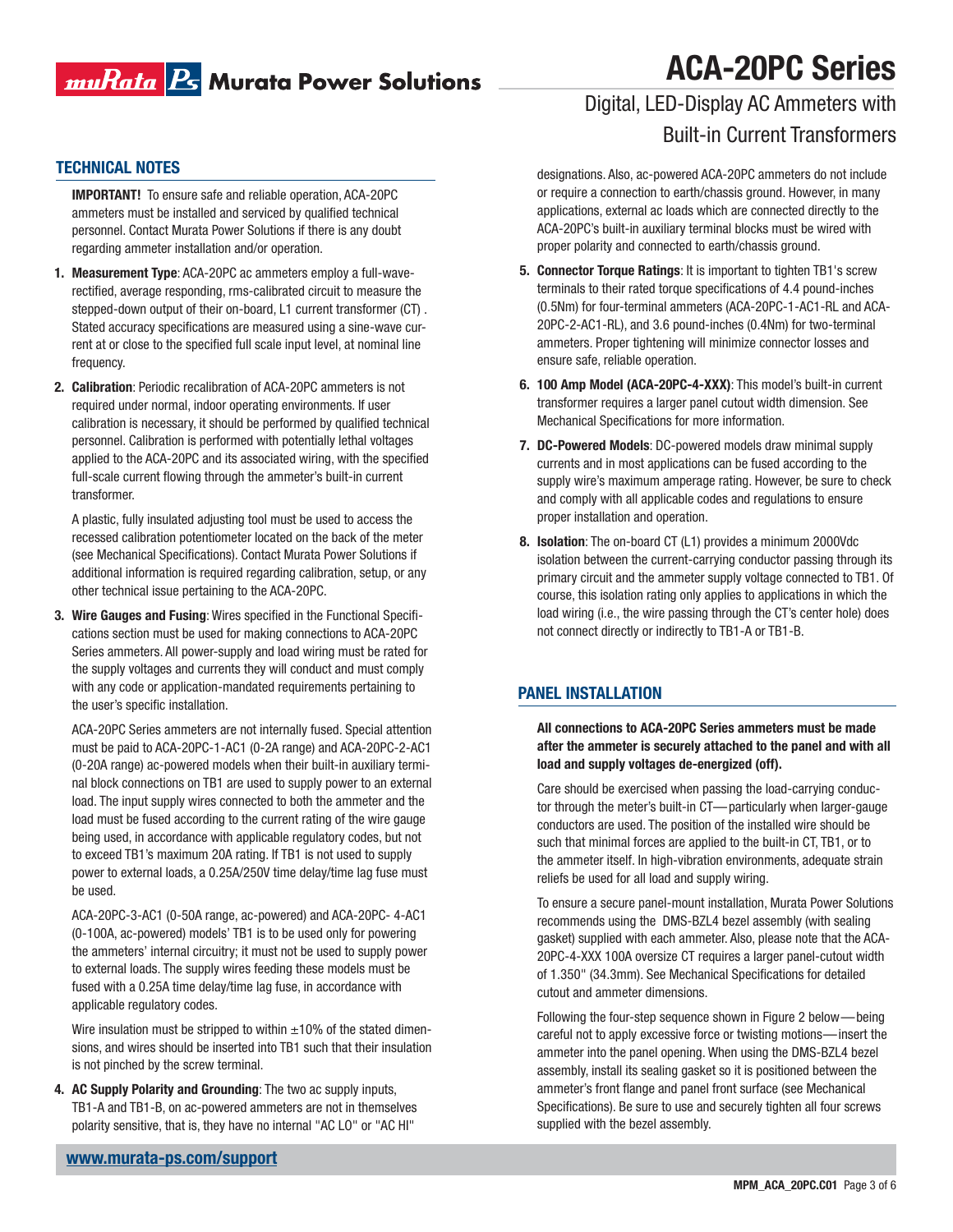

# **ACA-20PC Series**

Digital, LED-Display AC Ammeters with Built-in Current Transformers



**Figure 2. Panel Installation**

## **TYPICAL WIRING DIAGRAM**

**First pass and carefully dress one external load wire through the on-board CT (L1). Then connect the ac supply and load wires to TB1 as shown. If required, verify that correct line-power polarities are applied to the external load (see Technical Note 4). Ensure all wires are stripped and terminals torqued correctly. For proper operation, pass only one load wire through the on-board CT's center hole.**







**Figure 5. All DC-Powered Models**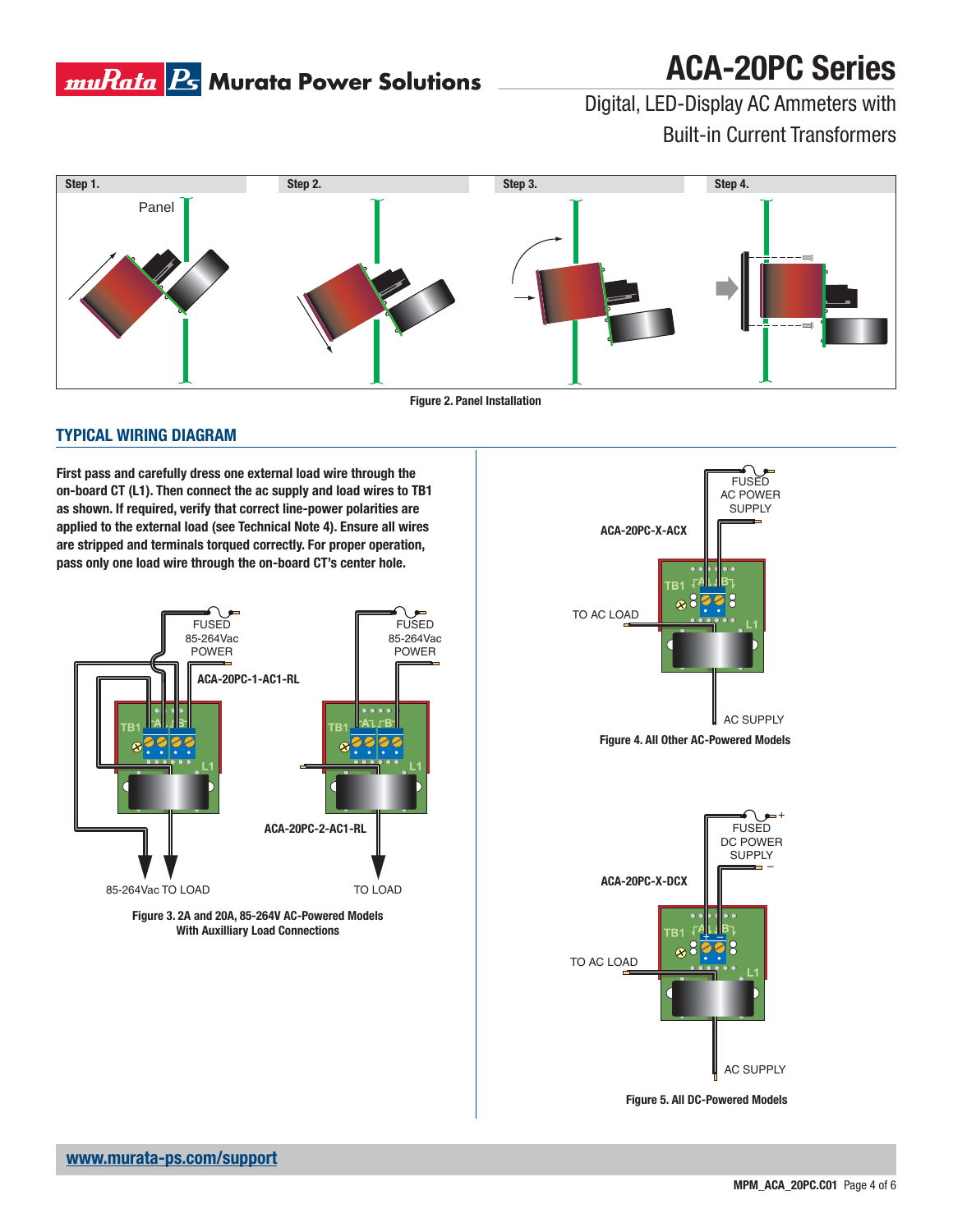

# **ACA-20PC Series**

Digital, LED-Display AC Ammeters with Built-in Current Transformers

## **MECHANICAL SPECIFICATIONS**

### **ACA-20PC-1 & 2-AC1-RL**

2A and 20A, 85-264V ac-powered models



## **ACA-20PC-3 Series**





**ACA-20PC-1 & 2**

2A and 20A, all other models



**ACA-20PC-4 Series** 100A models with pc-board mounted CTs



◠